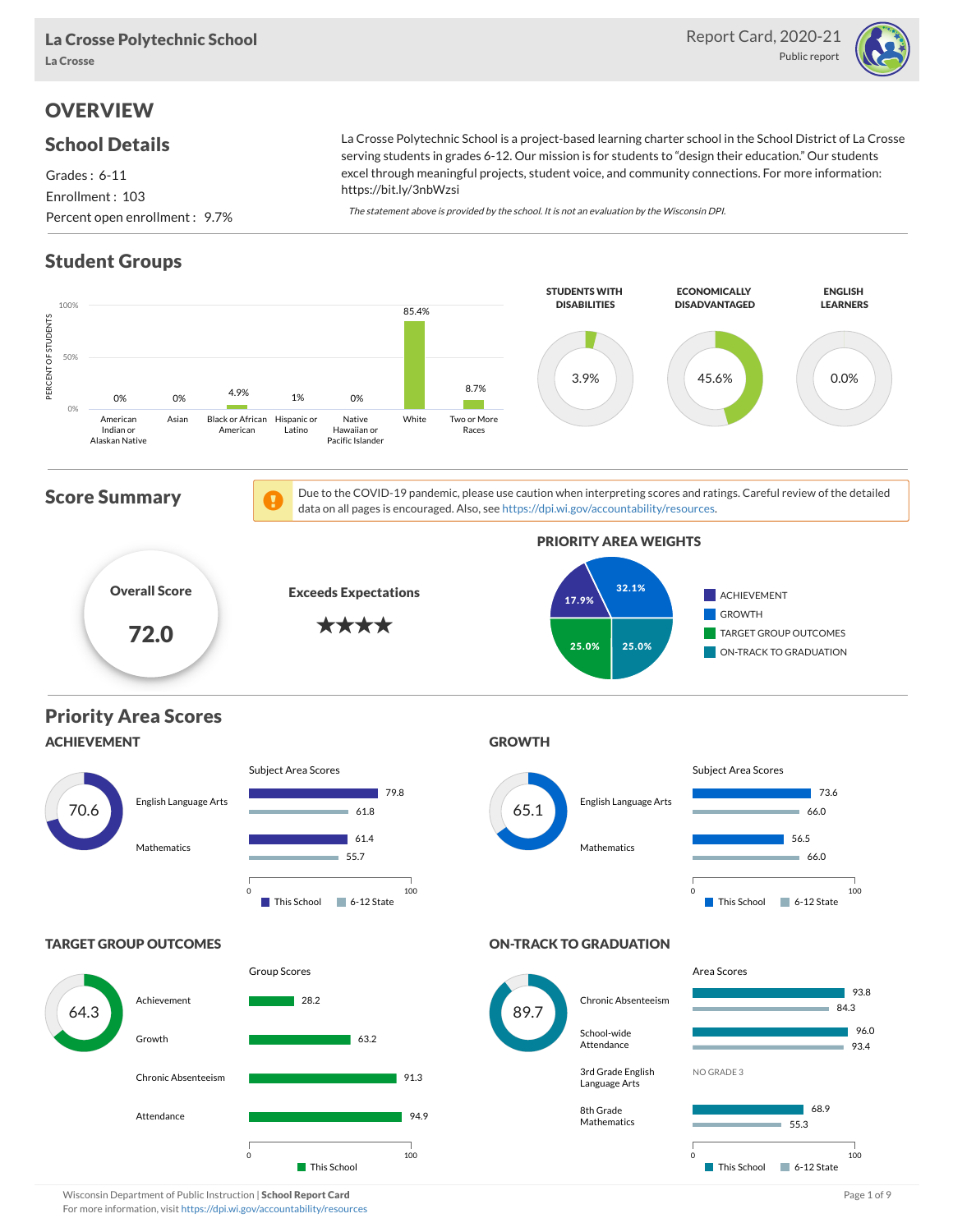

## ACHIEVEMENT

This priority area summarizes how this school's students performed on state assessments using a points-based proficiency system that gives partial credit for Basic test performance and extra credit for Advanced performance. The score is a multi-year average of English language arts and mathematics subscores.



## Student Group Achievement, 2020-21 (for information only)

Group size is given in parentheses. Groups with fewer than 20 students are not displayed.

#### ENGLISH LANGUAGE ARTS White  $(66)$   $(66)$   $(67)$   $(68)$   $(69)$   $(69)$   $(69)$   $(69)$   $(69)$   $(69)$   $(69)$   $(69)$   $(69)$   $(69)$   $(69)$   $(69)$   $(69)$   $(69)$   $(69)$   $(69)$   $(69)$   $(69)$   $(69)$   $(69)$   $(69)$   $(69)$   $(69)$   $(69)$   $(69)$   $(69)$   $(69)$ Economically Disadvantaged  $(29)$  4 9.9 80.3 69.0 0 100 Point change from prior year **MATHEMATICS** White  $(66)$   $50.0$   $\bullet$  -29.0 Economically Disadvantaged  $(29)$   $43.1$   $\sqrt{18.3}$ 50.0 43.1 0 100 Point change from prior year

#### Performance Levels by Year

These graphs show school-wide percentages and group sizes of students performing at each level.

#### ENGLISH LANGUAGE ARTS



#### **MATHEMATICS**



Wisconsin Department of Public Instruction | School Report Card Page 2 of 9 and 2 of 9 and 2 of 9 and 2 of 9 and 2 of 9 and 2 of 9 and 2 of 9 and 2 of 9 and 2 of 9 and 2 of 9 and 2 of 9 and 2 of 9 and 2 of 9 and 2 of 9 and

For more information, visit <https://dpi.wi.gov/accountability/resources>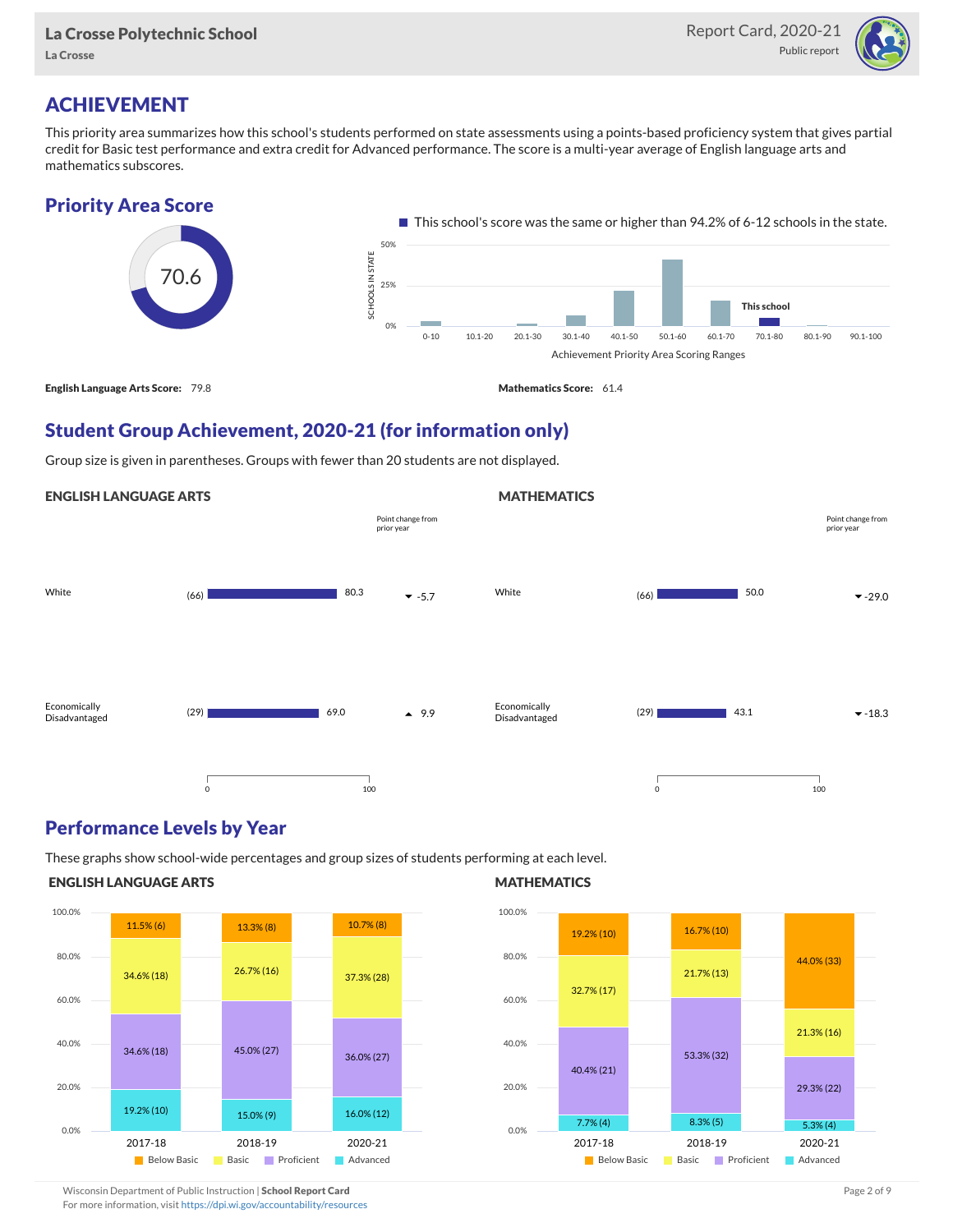

## ACHIEVEMENT - ADDITIONAL INFORMATION

The data on this page is for information only.

## Test Participation Rates, 2020-21

| <b>ENGLISH LANGUAGE ARTS</b> |                             | <b>MATHEMATICS</b> |                                   |  |  |  |  |
|------------------------------|-----------------------------|--------------------|-----------------------------------|--|--|--|--|
| All students                 | Lowest-participating group: | All students       | Lowest-participating group:       |  |  |  |  |
|                              | Economically Disadvantaged  |                    | <b>Economically Disadvantaged</b> |  |  |  |  |
| 76.5%                        | 69.0%                       | 76.5%              | 69.0%                             |  |  |  |  |

#### Student Group Performance Levels by Year

Groups with any full academic year students in tested grades are shown.

#### ENGLISH LANGUAGE ARTS

|                                   | 2017-18          |          |            |         | 2018-19            |                  |           |            | 2020-21         |                |                  |           |            |           |                    |
|-----------------------------------|------------------|----------|------------|---------|--------------------|------------------|-----------|------------|-----------------|----------------|------------------|-----------|------------|-----------|--------------------|
|                                   | Tested<br>Total# | Advanced | Proficient | Basic   | <b>Below Basic</b> | Tested<br>Total# | Advanced  | Proficient | Basi<br>$\circ$ | Below<br>Basic | Tested<br>Total# | Advancec  | Proficient | Basic     | <b>Below Basic</b> |
| All Students: 6-12 State          | 381,001          | 9.2%     | 33.1%      | 33.8%   | 23.9%              | 383,384          | 8.6%      | 32.2%      | 33.7%           | 25.5%          | 334,615          | 7.4%      | 31.5%      | 35.3%     | 25.8%              |
| All Students                      | 52               | 19.2%    | 34.6%      | 34.6%   | 11.5%              | 60               | 15.0%     | 45.0%      | 26.7%           | 13.3%          | 75               | 16.0%     | 36.0%      | 37.3%     | 10.7%              |
| Asian                             | $\sim 20$        |          | ٠          | ٠       | $\star$            | $\angle 20$      | $\star$   | $\star$    |                 | $\star$        | $\mathbf 0$      | <b>NA</b> | <b>NA</b>  | <b>NA</b> | <b>NA</b>          |
| <b>Black or African American</b>  | $\sim 20$        | $\star$  | $\star$    |         | $\star$            | $\sim 20$        | $\star$   | $\star$    | $\ddot{}$       | $\star$        | $\sim 20$        | $\star$   | $\star$    |           |                    |
| Hispanic or Latino                | $\angle 20$      | ÷        | ٠          | ٠       | $\star$            | $\Omega$         | <b>NA</b> | <b>NA</b>  | <b>NA</b>       | <b>NA</b>      | $\mathbf 0$      | <b>NA</b> | <b>NA</b>  | <b>NA</b> | <b>NA</b>          |
| White                             | 43               | 23.3%    | 32.6%      | 34.9%   | 9.3%               | 50               | 18.0%     | 48.0%      | 22.0%           | 12.0%          | 66               | 18.2%     | 36.4%      | 33.3%     | 12.1%              |
| Two or More Races                 | $\sim 20$        | $\star$  | $\star$    | $\star$ | $\star$            | $\angle 20$      | $\star$   | $\star$    | $\star$         | $\star$        | $\sim 20$        | $\star$   | $\star$    |           | $\star$            |
| <b>Economically Disadvantaged</b> | 21               | 9.5%     | 28.6%      | 38.1%   | 23.8%              | 22               | 0.0%      | 36.4%      | 45.5%           | 18.2%          | 29               | 6.9%      | 41.4%      | 34.5%     | 17.2%              |
| <b>English Learners</b>           | $\sim 20$        | ٠        | ٠          | ٠       | $\star$            | $\sim 20$        | $\star$   | $\star$    | $\star$         | $\star$        | $\Omega$         | <b>NA</b> | <b>NA</b>  | <b>NA</b> | <b>NA</b>          |
| <b>Students with Disabilities</b> | $\sim 20$        | $\star$  | $\star$    | $\star$ | $\star$            | $\angle 20$      | $\star$   | $\star$    | $\star$         | $\star$        | $\angle 20$      | $\star$   | $\star$    | $\star$   |                    |

#### **MATHEMATICS**

|                                   | 2017-18          |          |            |         |                | 2018-19          |           |            |           | 2020-21        |                  |           |            |           |                    |
|-----------------------------------|------------------|----------|------------|---------|----------------|------------------|-----------|------------|-----------|----------------|------------------|-----------|------------|-----------|--------------------|
|                                   | Total#<br>Tested | Advanced | Proficient | Basic   | Below<br>Basic | Tested<br>Total# | Advanced  | Proficient | Basic     | Below<br>Basic | Tested<br>Total# | Advanced  | Proficient | Basic     | <b>Below Basic</b> |
| All Students: 6-12 State          | 381,572          | 8.1%     | 31.3%      | 30.5%   | 30.1%          | 383,883          | 8.1%      | 30.1%      | 30.2%     | 31.7%          | 334,667          | 5.5%      | 28.0%      | 31.4%     | 35.1%              |
| All Students                      | 52               | 7.7%     | 40.4%      | 32.7%   | 19.2%          | 60               | 8.3%      | 53.3%      | 21.7%     | 16.7%          | 75               | 5.3%      | 29.3%      | 21.3%     | 44.0%              |
| Asian                             | $\sim 20$        | $\star$  | ٠          | ٠       | $\star$        | $\sim 20$        | $\star$   | $\star$    | $\ddot{}$ | $\star$        | $\mathbf 0$      | <b>NA</b> | <b>NA</b>  | <b>NA</b> | <b>NA</b>          |
| <b>Black or African American</b>  | $\angle 20$      | $\star$  | $\star$    | ٠       | $\star$        | $\angle 20$      | $\star$   | $\star$    | $\ddot{}$ | $\star$        | $\sim 20$        | $\star$   | $\star$    |           |                    |
| Hispanic or Latino                | $\sim 20$        | $\star$  | $\star$    | $\star$ | $\star$        | $\Omega$         | <b>NA</b> | <b>NA</b>  | <b>NA</b> | <b>NA</b>      | 0                | <b>NA</b> | <b>NA</b>  | <b>NA</b> | <b>NA</b>          |
| White                             | 43               | 9.3%     | 37.2%      | 34.9%   | 18.6%          | 50               | 10.0%     | 52.0%      | 24.0%     | 14.0%          | 66               | 6.1%      | 30.3%      | 21.2%     | 42.4%              |
| Two or More Races                 | $\sim 20$        | $\star$  | $\star$    | $\star$ | $\star$        | $\sim 20$        | $\star$   | $\star$    | $\star$   | $\star$        | $\angle 20$      | $\star$   | $\star$    |           |                    |
| <b>Economically Disadvantaged</b> | 21               | $0.0\%$  | 33.3%      | 28.6%   | 38.1%          | 22               | 4.5%      | 40.9%      | 27.3%     | 27.3%          | 29               | 6.9%      | 20.7%      | 24.1%     | 48.3%              |
| <b>English Learners</b>           | $\sim 20$        | $\star$  | $\star$    | $\star$ | $\star$        | $\sim 20$        | $\star$   | $\star$    | $\star$   | $\star$        | $\Omega$         | <b>NA</b> | <b>NA</b>  | <b>NA</b> | <b>NA</b>          |
| <b>Students with Disabilities</b> | $\sim 20$        | $\star$  | ٠          | ٠       | $\star$        | $\angle 20$      | $\star$   | $\star$    | $\star$   | $\star$        | $\sim 20$        | $\star$   | $\star$    | $\star$   |                    |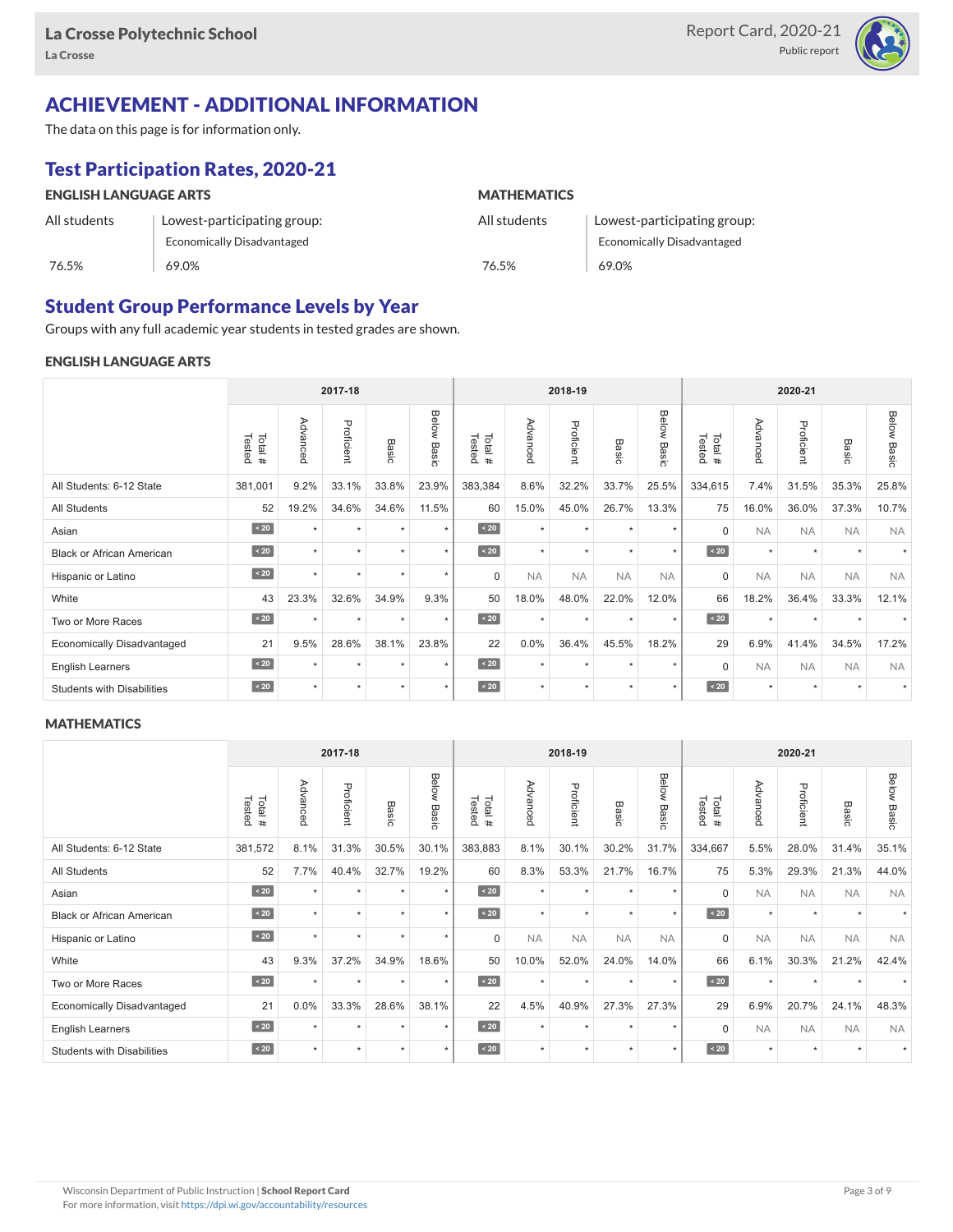

#### **GROWTH**

This priority area measures year-to-year student progress on statewide tests. It uses a value-added model that seeks to control for circumstances beyond the influence of educators. A high value-added score means that on average students in the school are progressing more quickly than other, similar students. Growth is scored from 0 to 100 to match the other priority areas and is a conversion from the roughly 0 to 6 value-added score.



#### Student Group Value-Added (for information only)

Value-added scores cover an approximately 0-6 range. Higher scores mean greater positive impact. A score of 3.0 is average. Group size is shown in parentheses. Groups with fewer than 20 students are not displayed. Shaded boxes indicate higher-than-average scores.

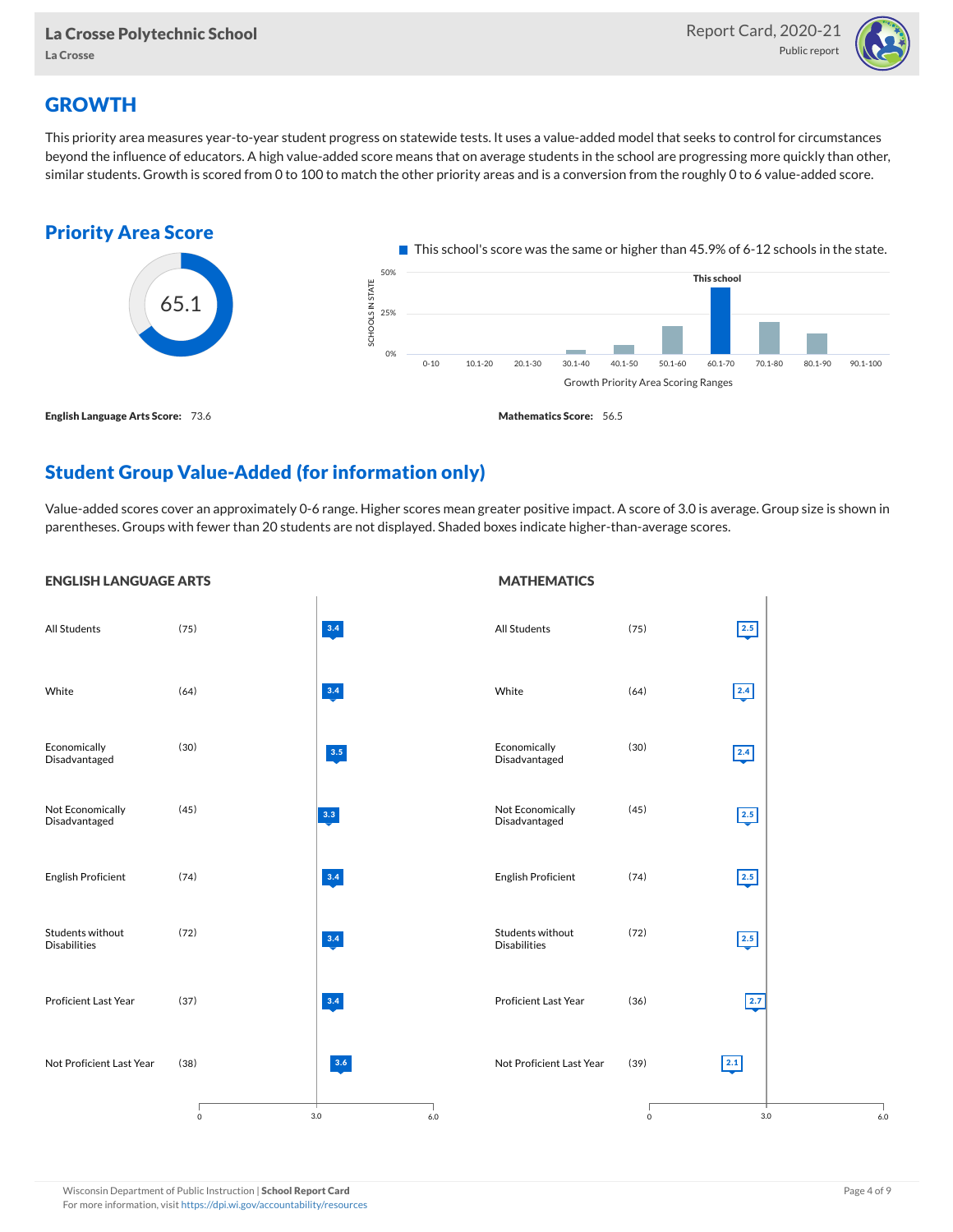

## TARGET GROUP OUTCOMES

This priority area examines outcomes for students with the lowest test scores — the Target Group. It is designed to promote equity by helping schools focus on learners who need the most support while also improving outcomes for all students. The priority area score combines component scores for achievement, growth, chronic absenteeism, and attendance or graduation rate. Data are not displayed when target groups have fewer than 20 students.





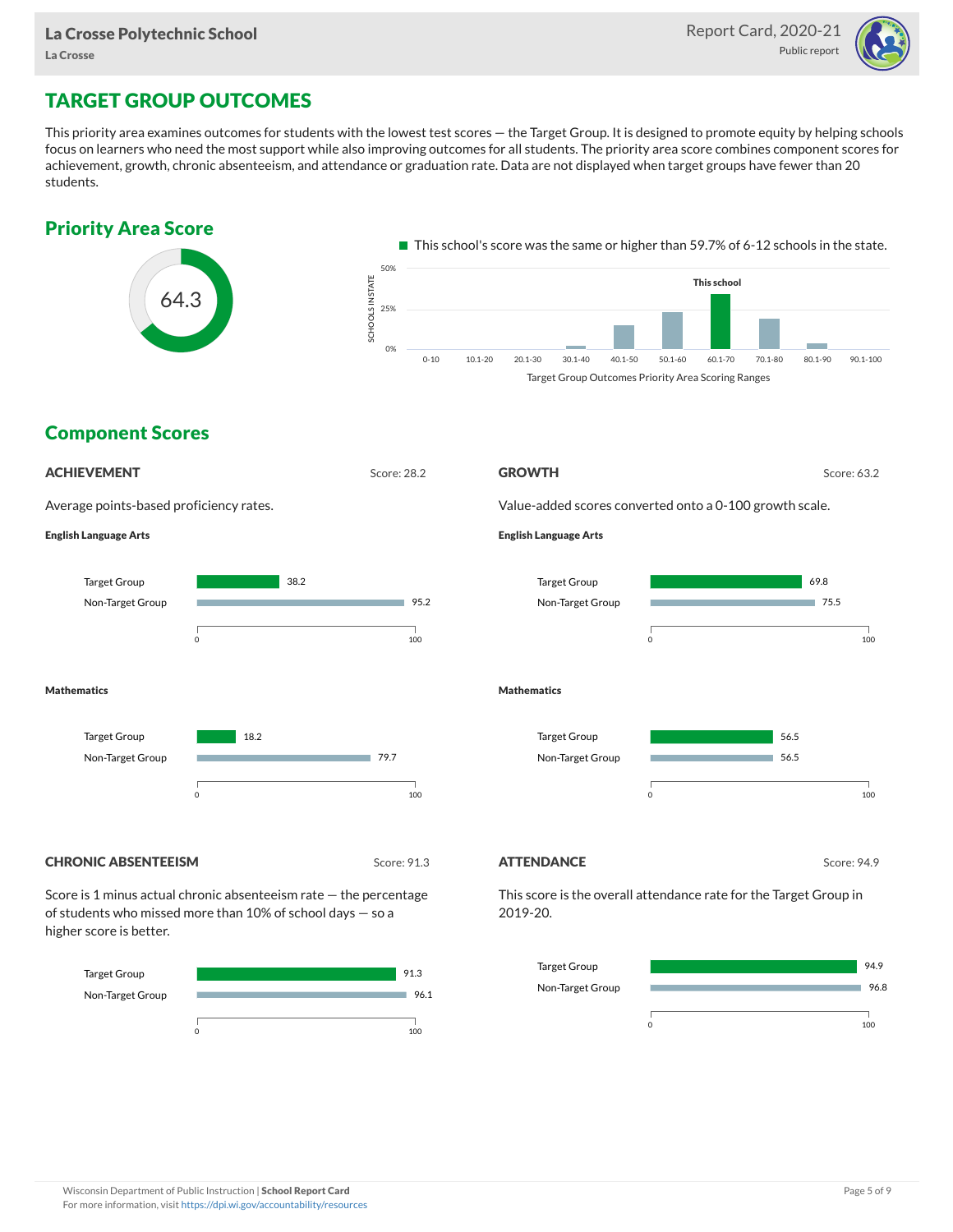

## ON-TRACK TO GRADUATION

This priority area indicates how successfully students are progressing toward completing their K-12 education. The score combines component scores for measures of student engagement and achievement.



#### Component Scores



Score is 1 minus actual chronic absenteeism rate — the percentage of students who missed more than 10% of school days — so a higher score is better.



#### **SCHOOL-WIDE ATTENDANCE** Score: 96.0

This score is the overall attendance rate for the school in 2019-20.



**3RD GRADE ENGLISH LANGUAGE ARTS** Score: NA

Average points-based proficiency rates.

NO GRADE 3

#### **8TH GRADE MATHEMATICS** Score: 68.9

Average points-based proficiency rates.

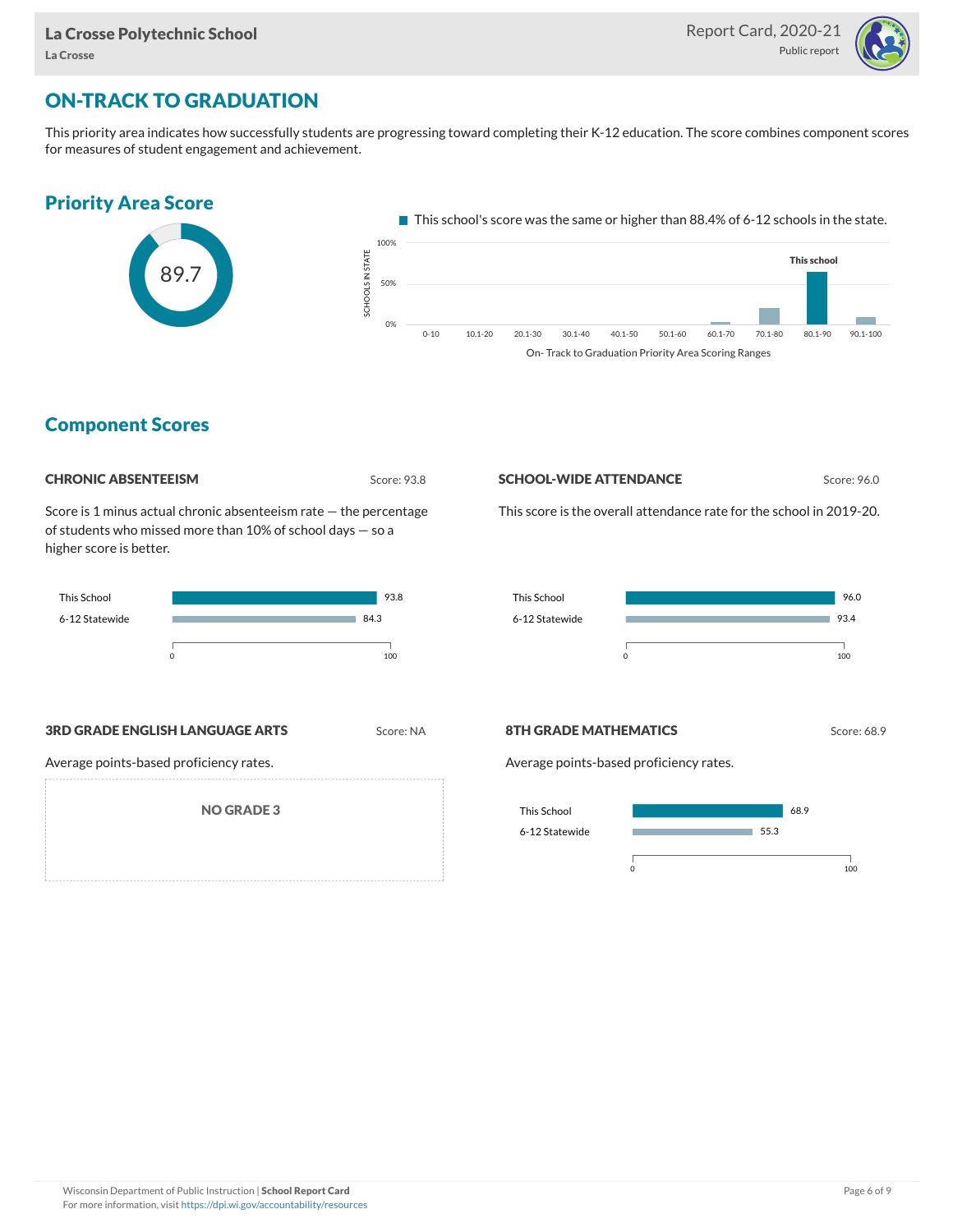

## ON-TRACK TO GRADUATION - ADDITIONAL INFORMATION

This page provides additional detail about chronic absenteeism and graduation and is for information only.

#### Student Group Chronic Absenteeism Rates, Single-Year

|                                   | 2017-18   |         |                 | 2018-19   | 2019-20         |           |  |  |
|-----------------------------------|-----------|---------|-----------------|-----------|-----------------|-----------|--|--|
|                                   | Students  | Rate    | <b>Students</b> | Rate      | <b>Students</b> | Rate      |  |  |
| All Students: 6-12 State          | 458,462   | 15.8%   | 459,977         | 15.9%     | 461,055         | 15.4%     |  |  |
| All Students                      | 53        | 11.3%   | 61              | 4.9%      | 50              | 4.0%      |  |  |
| Asian                             | $\sim 20$ | $\star$ | $\sim 20$       | $\star$   | $\sim 20$       |           |  |  |
| <b>Black or African American</b>  | $\sim 20$ | $\star$ | $\sim 20$       | $\star$   | 0               | <b>NA</b> |  |  |
| Hispanic or Latino                | $\sim 20$ | $\star$ | $\mathbf 0$     | <b>NA</b> | 0               | <b>NA</b> |  |  |
| White                             | 44        | 11.4%   | 51              | 3.9%      | 45              | 2.2%      |  |  |
| Two or More Races                 | $\sim 20$ | $\star$ | $\sim 20$       | $\star$   | $\angle 20$     |           |  |  |
| <b>Economically Disadvantaged</b> | 21        | 19.0%   | 23              | 4.3%      | 23              | 4.3%      |  |  |
| <b>English Learners</b>           | $\sim 20$ | $\star$ | $\sim 20$       | $\star$   | $\angle 20$     |           |  |  |
| <b>Students with Disabilities</b> | $\sim 20$ | $\star$ | $\sim 20$       | $\star$   | $\sim 20$       | $\star$   |  |  |

#### Student Group Graduation Rates

This table shows for each of two cohorts the percentage of students starting high school together who graduated by 2019-20. The four-year rate pertains to students who started high school four years earlier, and the seven-year rate pertains to students who started seven years earlier.

This school does not have a 12th grade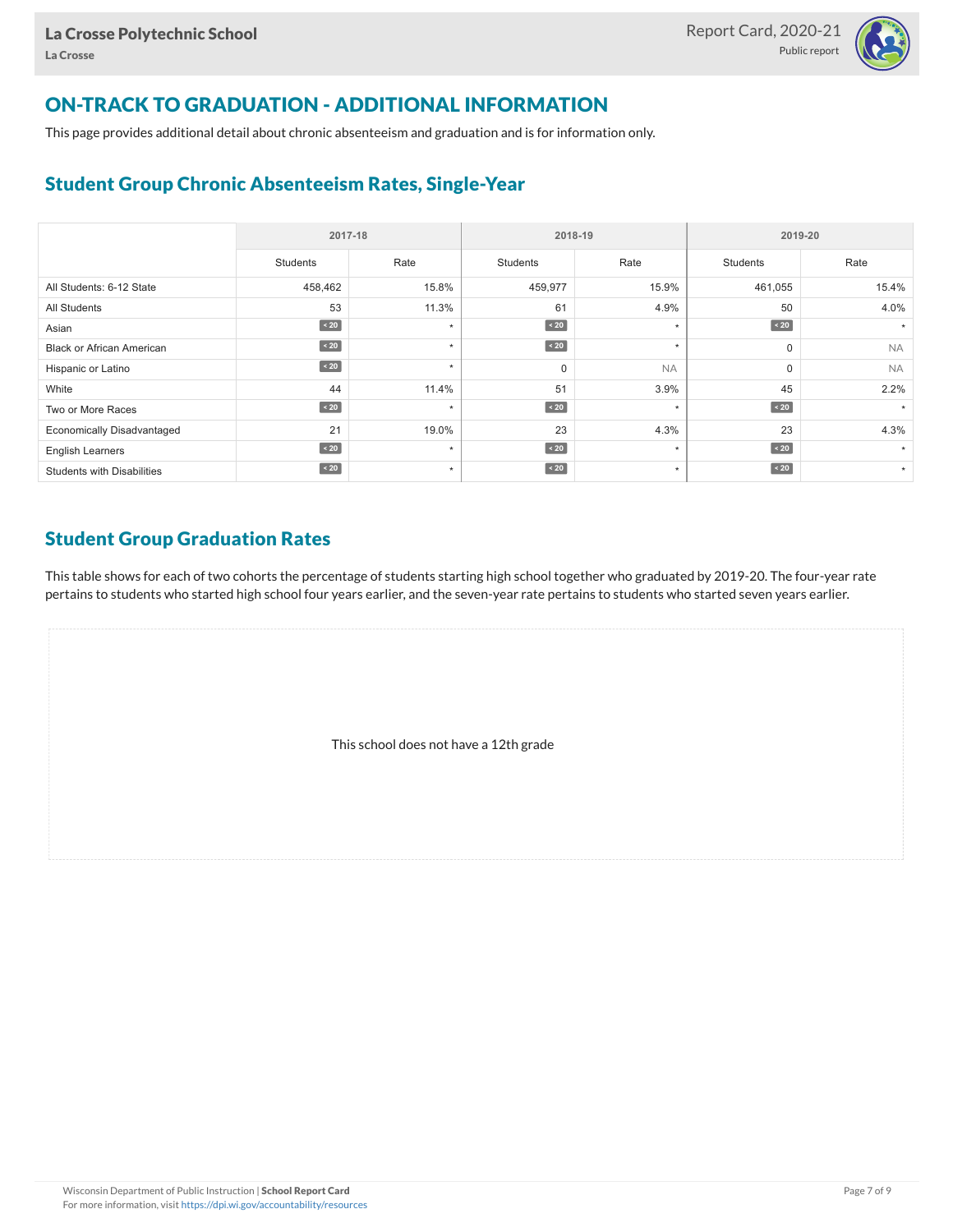

## POSTSECONDARY PREPARATION, 2019-20

Section 115.385 (d)1.-5., Wis. Stat., requires report cards to include data on pupil participation in various postsecondary preparation opportunities. All data are for grades 9-12. This is for information only and does not affect scores. Course and program data are reported by schools and districts to DPI, and this is the first time these data are included on report cards. Please use caution when interpreting these data. Asterisks replace all-student participation data if the school enrolled fewer than 20 students.

#### Participation by Type of Postsecondary Preparation

| <b>ADVANCED COURSES</b>                           |                                                     |         |                                                                                   |       | <b>WORK-BASED LEARNING</b>                                                                                    |       |  |  |
|---------------------------------------------------|-----------------------------------------------------|---------|-----------------------------------------------------------------------------------|-------|---------------------------------------------------------------------------------------------------------------|-------|--|--|
| State                                             | School                                              | State   | School                                                                            | State | School                                                                                                        | State |  |  |
| 19.2%                                             |                                                     | 17.8%   |                                                                                   | 1.4%  |                                                                                                               | 2.4%  |  |  |
| No students successfully<br>completed an Advanced |                                                     |         |                                                                                   |       | No students participated in a<br>work-based learning program.                                                 |       |  |  |
|                                                   |                                                     |         |                                                                                   |       |                                                                                                               |       |  |  |
|                                                   | Placement or International<br>Baccalaureate course. | course. | <b>DUAL ENROLLMENT</b><br>No students successfully<br>completed a dual enrollment |       | <b>INDUSTRY-RECOGNIZED</b><br><b>CREDENTIALS</b><br>No students earned an industry-<br>recognized credential. |       |  |  |

#### Student Group Participation

This table compares the percentages of students in the school participating in different types of postsecondary preparation opportunities with the percentages for the state. All groups present in the school are shown. Total student enrollments are given for reference.

| <b>Total # Enrolled</b> |       |                           | <b>Advanced Courses</b> |        | <b>Dual Enrollment</b> |        | Industry-Recognized<br>Credentials |        | <b>Work-Based Learning</b> |
|-------------------------|-------|---------------------------|-------------------------|--------|------------------------|--------|------------------------------------|--------|----------------------------|
| School                  | State | School                    | State                   | School | State                  | School | State                              | School | State                      |
|                         |       |                           |                         |        |                        |        |                                    |        |                            |
|                         |       |                           |                         |        |                        |        |                                    |        |                            |
|                         |       |                           |                         |        |                        |        |                                    |        |                            |
|                         |       |                           |                         |        |                        |        |                                    |        |                            |
|                         |       | <b>NO DATA TO DISPLAY</b> |                         |        |                        |        |                                    |        |                            |
|                         |       |                           |                         |        |                        |        |                                    |        |                            |
|                         |       |                           |                         |        |                        |        |                                    |        |                            |
|                         |       |                           |                         |        |                        |        |                                    |        |                            |
|                         |       |                           |                         |        |                        |        |                                    |        |                            |